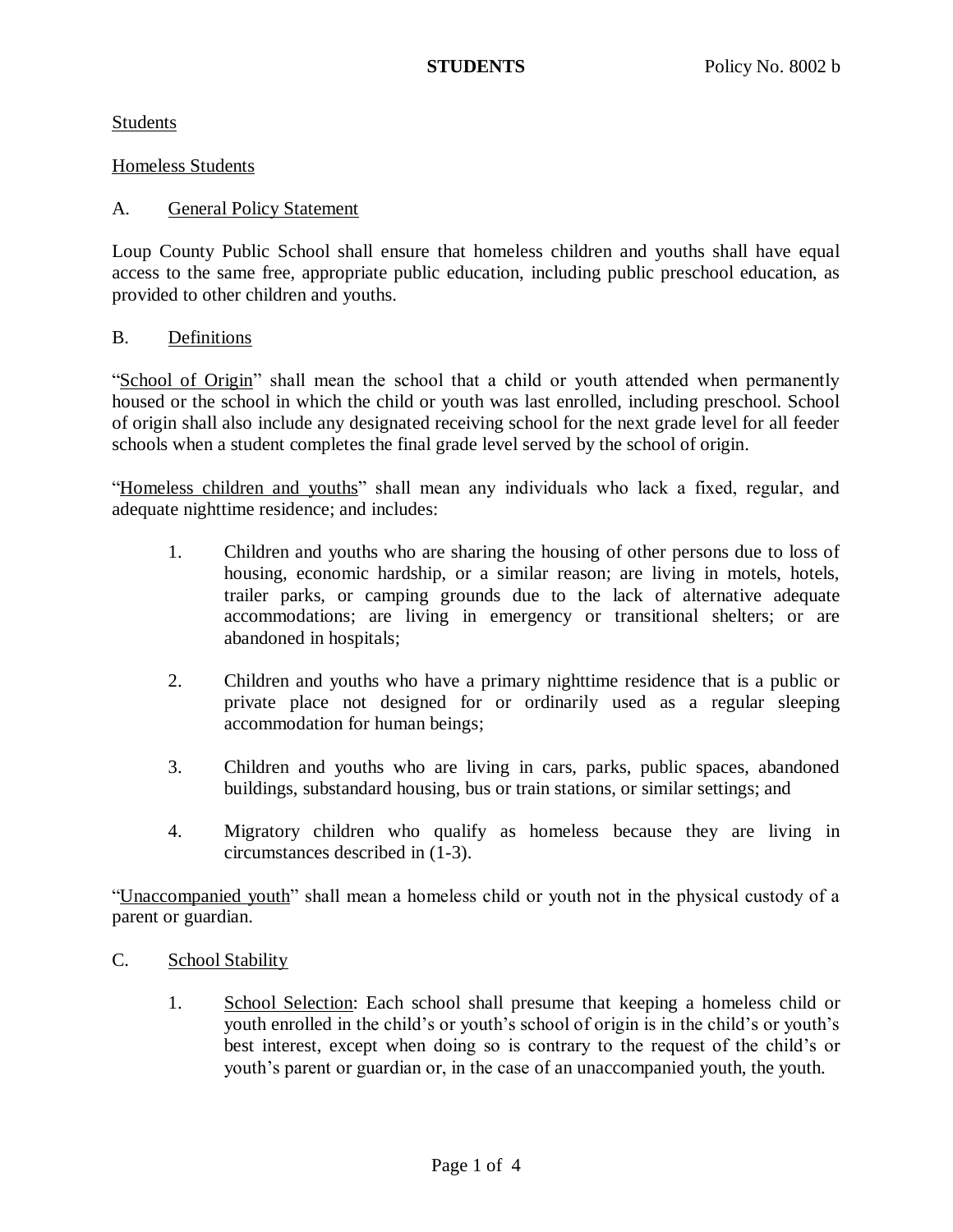To overcome the presumption that a child or youth should remain in his/her school of origin, the school shall consider student-centered factors including: the impact of mobility on achievement, education, health, and safety of homeless children and youth, giving priority to the request of the child's or youth's parent or guardian or, in the case of an unaccompanied youth, the youth.

- 2. Enrollment: Once the school is selected in accordance with the child's or youth's best interest, that child or youth shall be immediately enrolled even if the child or youth is unable to produce records normally required for enrollment including, but not limited to, previous academic records, immunization or other health records, proof of residency or has missed any application or enrollment deadlines during any period of homelessness.
- 3. Transportation: If the child or youth continues to attend his or her school of origin, transportation shall be provided promptly even if there is a dispute pending regarding which school is in the child's or youth's best interest to attend. Transportation will continue to be provided to and from the school of origin for the remainder of any academic year during which the child or youth becomes permanently housed.

## D. Records

Any record ordinarily kept by the school, including immunization or medical records, academic records, birth certificates, guardianship records, and evaluations for special services or programs, regarding each homeless child or youth shall be maintained:

- 1. Such that all records are available, in a timely fashion, when a child or youth enrolls in a new school or school district;
- 2. Any information about a homeless child's or youth's living situation shall be treated as a confidential student education record, and shall not be deemed to be directory information; and
- 3. In a manner consistent with the Federal Education Rights and Privacy Act.

# E. Services

The Local Education Agency Liaison: Loup County Public School shall identify an appropriate staff person to be the Local Educational Liaison (LEL) for all homeless children and youth attending school in the District. The LEL responsibilities shall include, but are not limited to:

1. Ensure homeless children and youth are identified through outreach and coordination activities including coordination with the Nebraska Department of Education Homeless Education Liaison, community, and school personnel responsible for education and related services to homeless children and youths;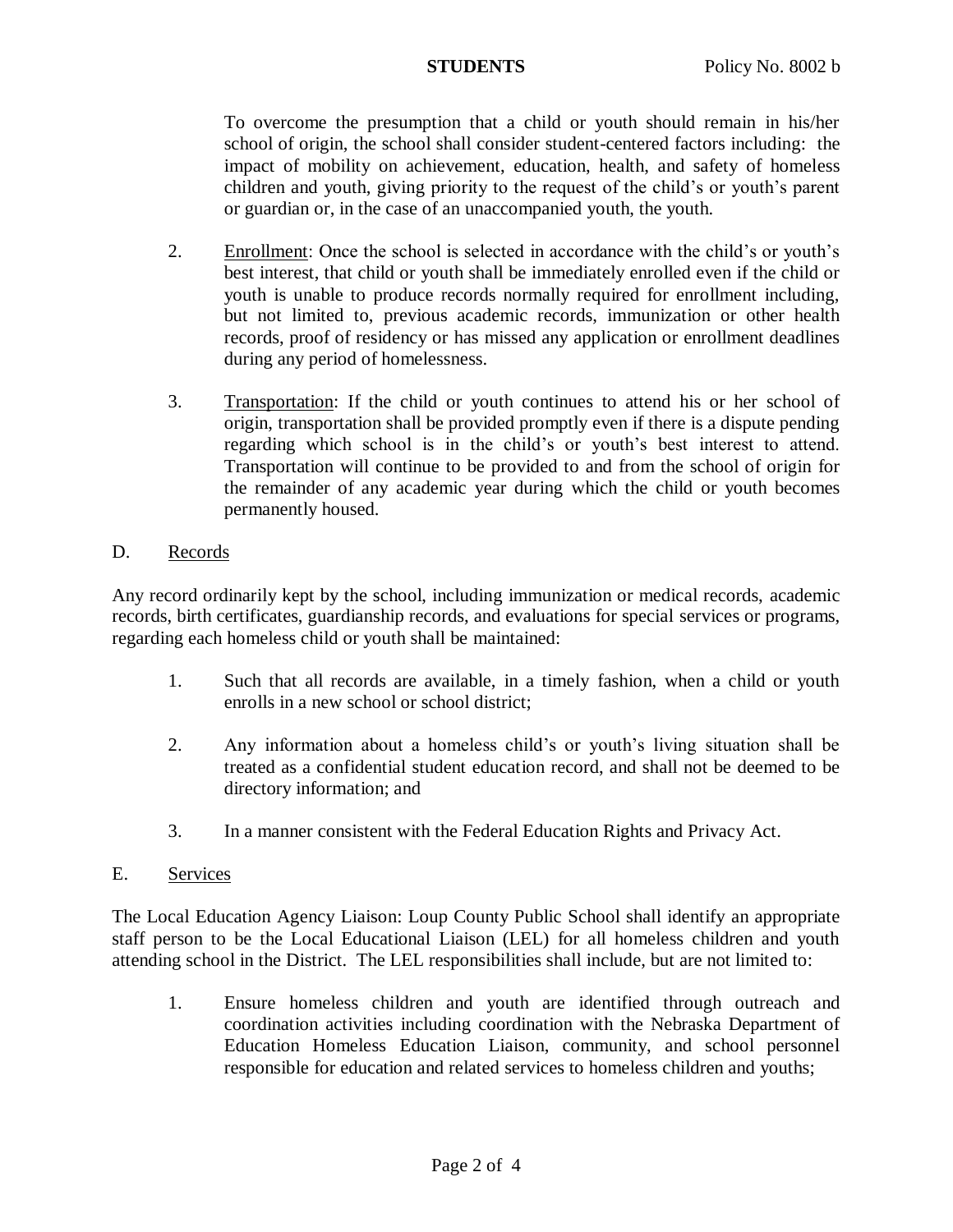- 2. Receive appropriate time and training in order to carry out the duties required by law and this policy;
- 3. Ensure homeless families and homeless children and youths are referred to health care, dental, mental health, substance abuse, housing and any other appropriate services;
- 4. Ensure that homeless children and youths:
	- a. Are enrolled in school which includes attending classes and participating fully in school activities;
	- b. Have a full and equal opportunity to meet the same challenging State academic standards as other children and youths;
	- c. Receive individualized counseling from counselors to prepare and improve their readiness for college, including college selection, application, financial aid, and on-campus supports.
	- d. Unaccompanied youths are informed of their status as independent students under the Higher Education Act of 1965 and may obtain assistance from the LEL to receive verification of such status for purposes of the Free Application for Federal Student Aid.
- 5. Ensure that public notice of the educational rights and available transportation services of the homeless children and youths is disseminated in locations frequented by parents or guardians of such youths and unaccompanied homeless youths, including schools, shelters, public libraries, and soup kitchens, in a manner and form that is easily understandable.
- 6. Ensure the dispute resolution process identified below is carried out in accordance with the law and district policy.
- F. Dispute Resolution
	- 1. The dispute procedure must be available for disputes over eligibility, as well as school selection or enrollment.
	- 2. In the event of a dispute regarding where a child or youth should enroll, the child or youth shall be immediately enrolled in the school in which enrollment is sought pending final resolution of the dispute, including all available appeals. The district shall immediately provide the child's parent or guardian or, in the case of an unaccompanied youth, the youth a written explanation of the decision made regarding the school selection including the right to appeal such decision. Said writing shall be provided in a manner and form understandable to such parent, guardian, or unaccompanied youth and also include the LEL contact information.